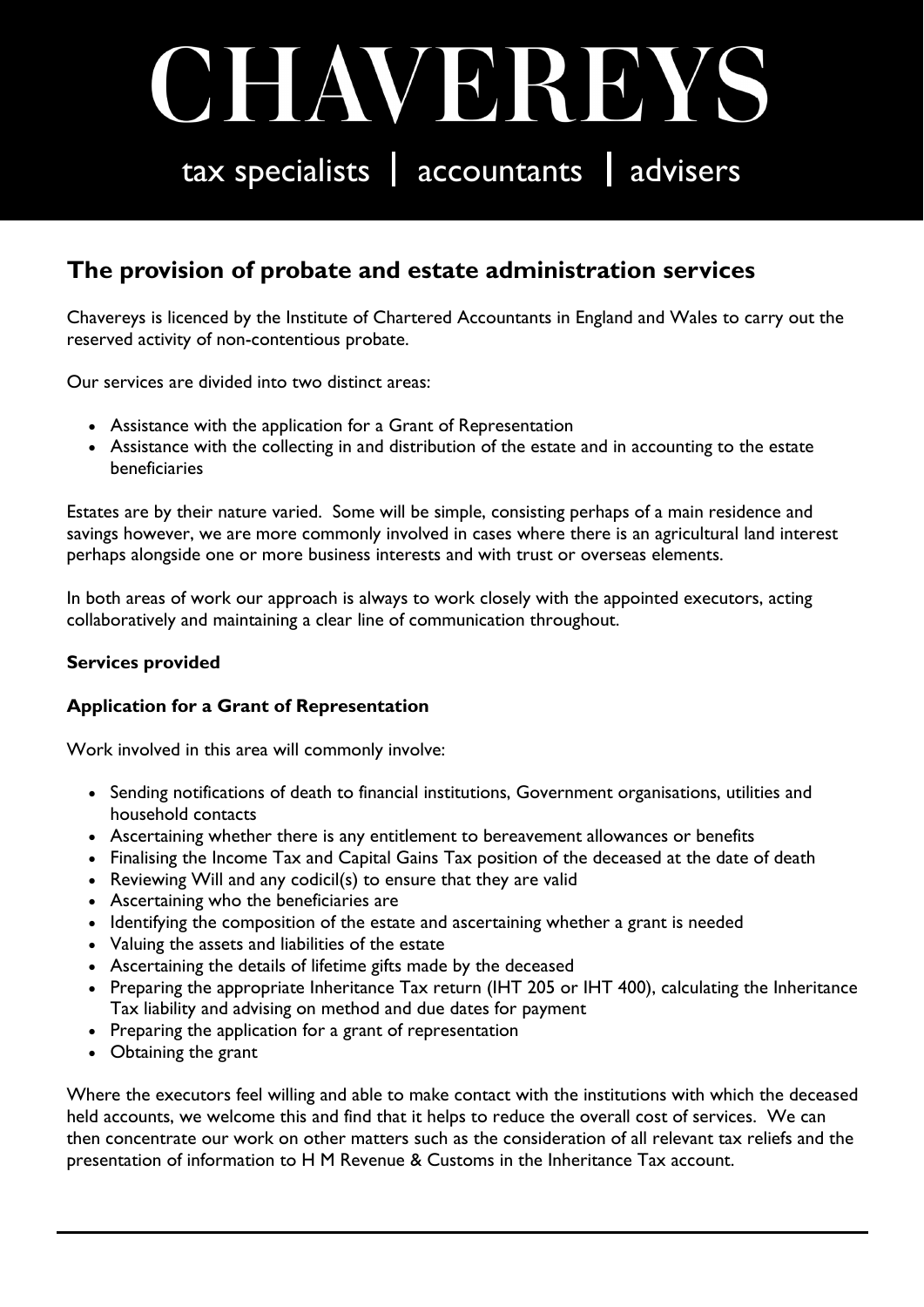# **Collecting in, distributing and accounting for the estate**

Work involved in this area will commonly involve:

- Placing statutory notices of death in the London Gazette and the local papers
- Registering the Grant of Probate with relevant third-party institutions
- Taking control of and gathering in the assets of the deceased
- Administering a dedicated client account for the management of cash funds
- Considering the requirement for other reserved services, such as conveyancing and liaising with other professionals, where required
- Paying the debts of the estate
- Finalising the Income Tax and Capital Gains Tax liabilities of the estate
- Identifying, tracing and applying bankruptcy searches on beneficiaries
- Paying legacies and transferring the balance to the residuary beneficiaries
- Preparing estate accounts.

### **Timescale**

### **Application for a Grant of Representation**

Commonly, for an average estate, it takes between two to four months from the date of appointment to arrive at the position where the Inheritance Tax account is ready for submission to H M Revenue & Customs. Following this submission it is necessary to wait 20 working days before making the application to the Probate Registry for the formal Grant of Representation. Generally the Grant should be issued within three to four weeks (this can vary at times depending on the workload of the Probate Registry). Depending on complexity, the entire process therefore usually takes between 3 to 6 months from appointment.

In complex cases, such as estates with an overseas element or where there are complex business interests it can take longer to arrive at the application. In all cases we will keep executors informed of the position.

#### **Collecting in, distributing and accounting for the estate**

Again, depending on the complexity of the estate, this area of work will usually take a further two to six months to complete.

#### **Fees**

Our approach to fees is the same for both areas of work. We charge for the work carried out on an hourly rate. We use an appropriately qualified member of the team to deal with each element of the application, using more junior staff where possible to reduce costs but accepting that certain elements must be conducted by an experienced, qualified member of the team.

Our hourly rates (which are subject to VAT) are as follows:

| Probate or administrative assistant | £40 - £90    |
|-------------------------------------|--------------|
| Probate manager                     | £90 - $£140$ |
| Non-Probate client manager          | $£90 - £190$ |
| Associate or Partner                | £190 - £400  |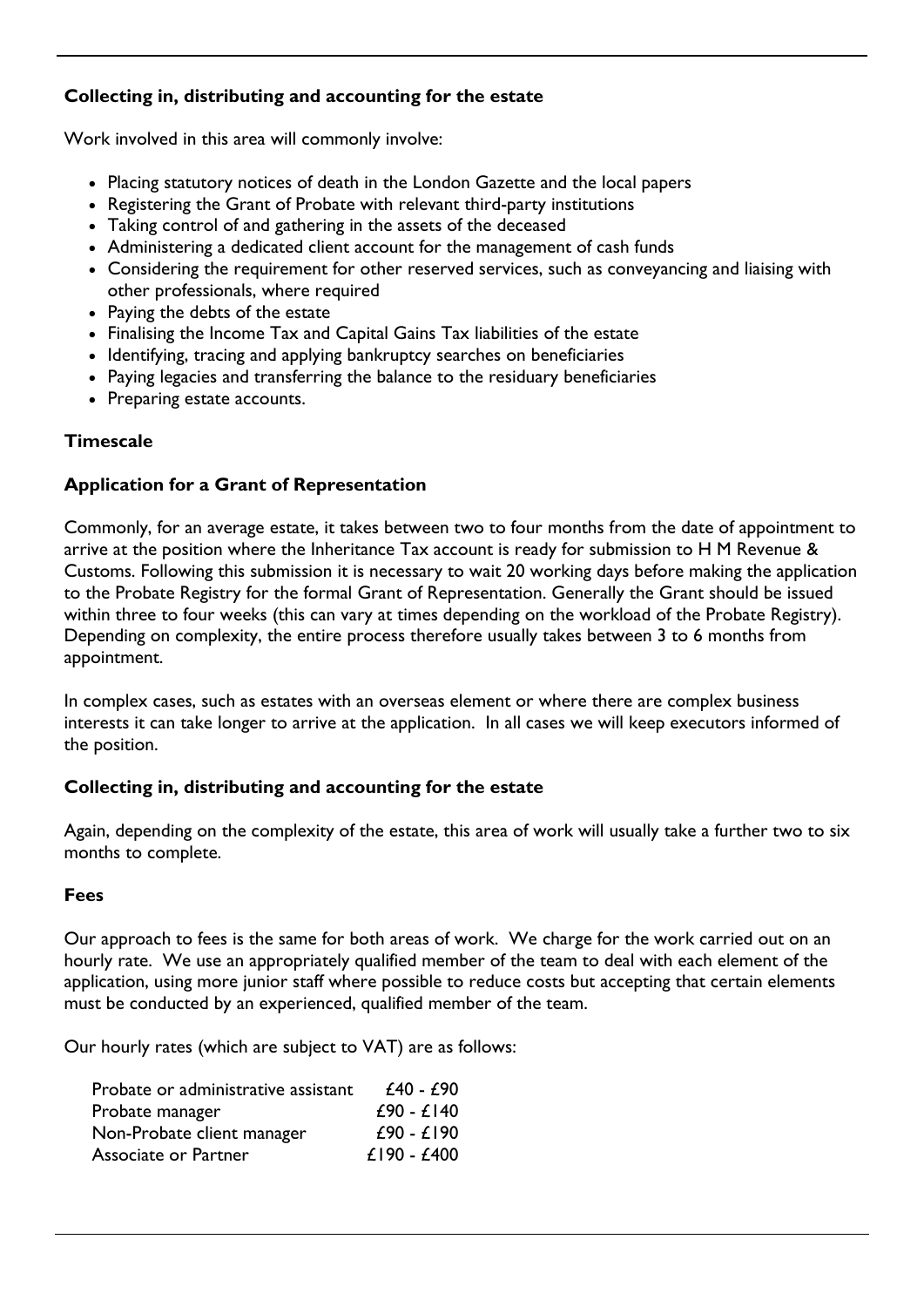We may also incur the following fees which will be passed on as part of the overall charge for work:

- Grant application fee
- Land Registry search fees
- Bank search fees
- Statutory fee for advertising for creditors

From experience our fees to obtain the Grant generally range from £3,000 plus VAT to £8,000 plus VAT. In addition, there may be material professional fees required and payable to third parties, such as valuation fees for shares or property. Our costs to collect in, distribute and account for the estate are more variable as they depend on the particular assets within the estate and for this reason an expectation of costs is provided on a case by case basis.

Where an estate sits within the range of fees will depend on its complexity together with other factors:

### **Factors that can influence the cost**

- Where a Partner in the firm is appointed as executor the individual will charge for their time spent fulfilling their duties separately to the (mainly) administrative work listed above
- Where family executors carry out the administrative duties, contacting institutions etc this will reduce time spent and therefore our costs
- Additional time may be required when there are overseas assets, trust interests, a significant history of lifetime gifts (particularly gifts made out of income) or complex business arrangements
- Costs are reduced in cases where the executors run a dedicated bank account and deal directly with the collecting in and distribution of assets rather than Chavereys dealing with these aspects via a client account

#### **Our probate team**

For probate cases linked to an existing client relationship the probate assignment is likely to be led by the manager, associate or partner who dealt with the deceased's affairs. The individual will be assisted by (or overseen by as appropriate) our probate team:

# **Karen Blackiston FCA TEP (Partner and Head of Legal Practice)**

Karen is a partner in the firm and is the individual authorised by ICAEW to oversee and conduct probate work. She is a qualified Chartered Accountant and a member of the Society of Trust and Estate Practitioners.

Karen spends much of her time conducting lifetime Inheritance Tax and business succession planning but has considerable experience of both defending claims for reliefs with H M Revenue & Customs and dealing with delicate family issues.

# **Clare Vinson CTA ATT (Associate)**

Clare is a qualified Chartered Tax Advisor and has over 30 years' experience in providing guidance to individuals and businesses regarding both routine and complex tax related matters.